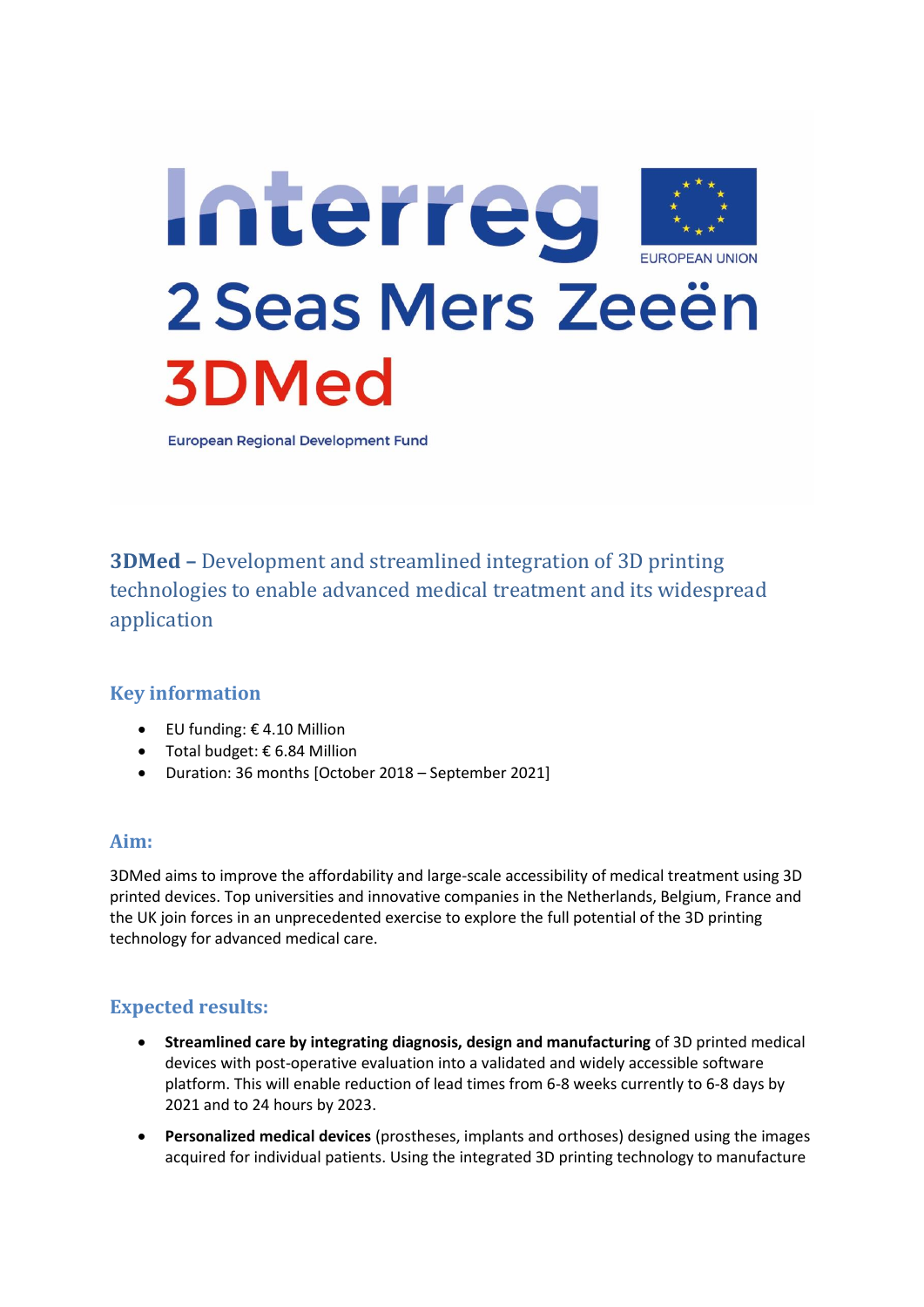these customised devices will lead to reductions in cost by as much as 90%. The costs for the medical treatments will thereby be decreased by as much as 30%.

 **Complex shapes and miniaturized geometries for implants and surgical instruments**, **as well as functionalised medical devices** to enhance treatment effectiveness and speed up posttreatment recovery.

### **Lead partner:**

Technische Universiteit Delft

# $\widetilde{\mathbf{T}}$ UDelft

# **Project Partners:**

- **•** Stichting Materials innovation institute
- Universiteit Gent
- Association pour la Recherche et le Développement des Méthodes et Processus Industriels
- EXO-L B.V.
- Dutch Ophthalmic Research Center (International) B.V.
- Meridian Technique Limited
- Amber Implants B.V.
- University of Oxford
- Oxford MESTAR Limited
- 3D LifePrints
- EURASANTÉ
- Université de Lille
- Strategisch Initiatief Materialen
- Oceanz B.V .
- Avroxa bvba
- Régnier Orthopédie